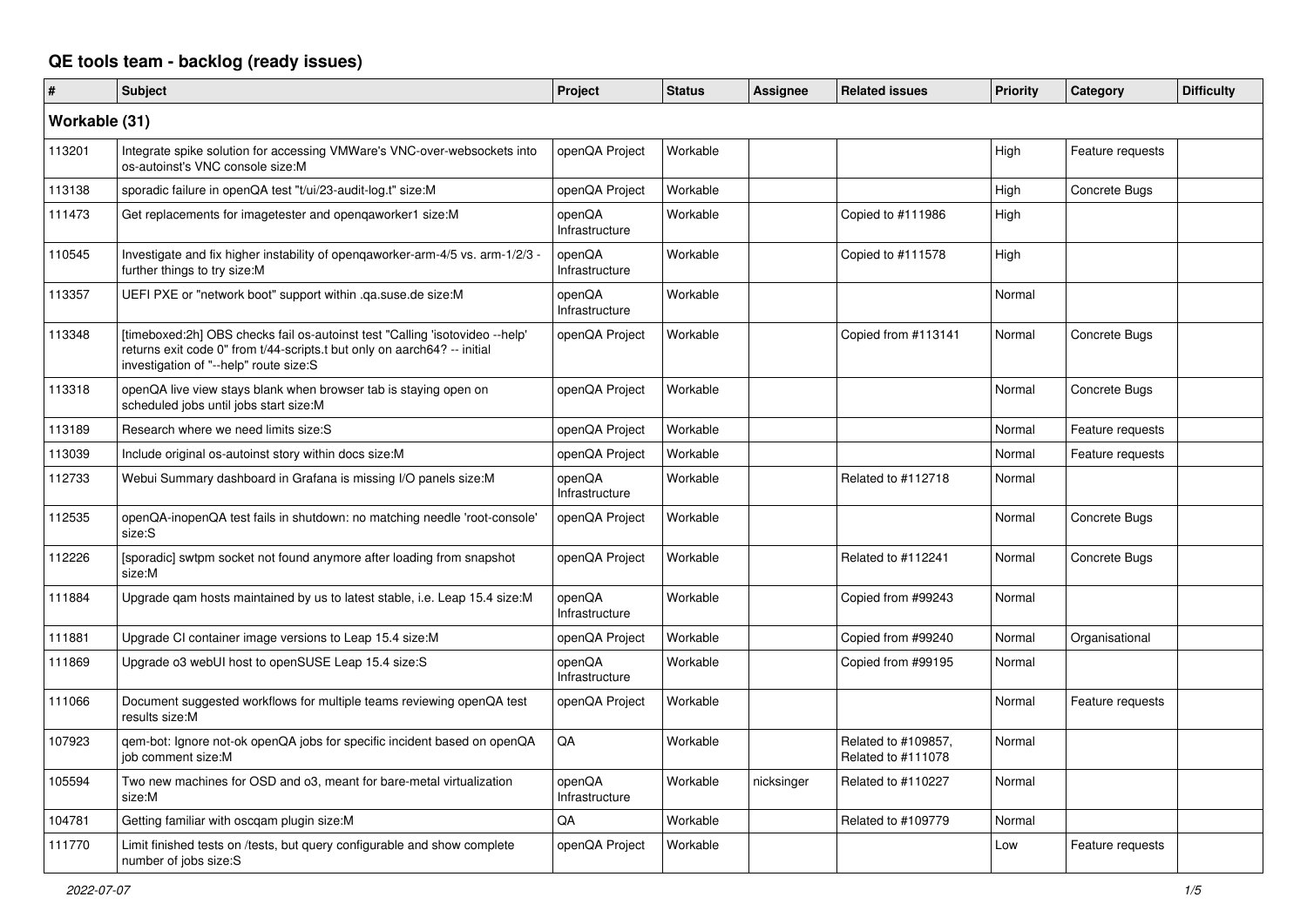| $\vert$ #       | Subject                                                                                                                                                                                           | Project                  | <b>Status</b> | <b>Assignee</b> | <b>Related issues</b>                                                                                                                                                              | <b>Priority</b> | Category         | <b>Difficulty</b> |
|-----------------|---------------------------------------------------------------------------------------------------------------------------------------------------------------------------------------------------|--------------------------|---------------|-----------------|------------------------------------------------------------------------------------------------------------------------------------------------------------------------------------|-----------------|------------------|-------------------|
| 111602          | 18-qemu-options.t makes apparently unsafe assumptions about qemu<br>behaviour with multiple params size:M                                                                                         | openQA Project           | Workable      |                 | Related to #112403                                                                                                                                                                 | Low             | Concrete Bugs    |                   |
| 111338          | Open source https://gitlab.suse.de/qa-maintenance/mtui size:M                                                                                                                                     | QA                       | Workable      |                 | Copied to #111341                                                                                                                                                                  | Low             |                  |                   |
| 111254          | Cover code of os-autoinst path backend/ fully (statement coverage) size:M                                                                                                                         | openQA Project           | Workable      |                 | Blocked by #109620,<br>Copied from #111251                                                                                                                                         | Low             | Feature requests |                   |
| 109746          | Improve QA related server room management, consistent naming and<br>tagging size:M                                                                                                                | openQA<br>Infrastructure | Workable      |                 | Copied from #102650,<br>Copied to #110521                                                                                                                                          | Low             |                  |                   |
| 109112          | Improve os-autoinst sshXtermVt.pm connection error handling (was: "Test<br>died: Error connecting to <root@redcurrant-4.ga.suse.de>: No route to host")<br/>size:M</root@redcurrant-4.ga.suse.de> | openQA<br>Infrastructure | Workable      |                 | Related to #98832. Has<br>duplicate #109719                                                                                                                                        | Low             |                  |                   |
| 107941          | [sporadic] openQA Fullstack test t/full-stack.t can still fail with "udevadm" log<br>message size:M                                                                                               | openQA Project           | Workable      |                 |                                                                                                                                                                                    | Low             | Concrete Bugs    |                   |
| 106056          | [virtualization][tools] Improve retry behaviour and connection error handling in<br>backend::ipmi (was: "Fail to connect openqaipmi5-sp.qa.suse.de on our osd<br>environment") size:M             | openQA Project           | Workable      |                 | Related to #102650                                                                                                                                                                 | Low             | Feature requests |                   |
| 100967          | Use more perl signatures - openQA size:M                                                                                                                                                          | openQA Project           | Workable      | okurz           | Copied from #99663,<br>Copied to #105127                                                                                                                                           | Low             | Feature requests |                   |
| 99663           | Use more perl signatures - os-autoinst size:M                                                                                                                                                     | openQA Project           | Workable      | okurz           | Related to #102146,<br>Related to #104986,<br>Related to #104520,<br>Related to #106654,<br>Related to #108323,<br>Related to #110983,<br>Related to #112319,<br>Copied to #100967 | Low             | Feature requests |                   |
| 94952           | [easy][beginner] Increase code coverage of os-autoinst basetest.pm size:M                                                                                                                         | openQA Project           | Workable      |                 |                                                                                                                                                                                    | Low             | Feature requests |                   |
| 81899           | [easy][beginner] Move code from isotovideo to a module size:M                                                                                                                                     | openQA Project           | Workable      | okurz           | Related to #108530                                                                                                                                                                 | Low             | Feature requests |                   |
| In Progress (2) |                                                                                                                                                                                                   |                          |               |                 |                                                                                                                                                                                    |                 |                  |                   |
| 112673          | Cannot send emails from o3 size:M                                                                                                                                                                 | openQA<br>Infrastructure | In Progress   | jbaier_cz       | Copied from #110920                                                                                                                                                                | High            |                  |                   |
| 111992          | Deal with QEMU and OVMF default resolution being 1280x800, affecting (at<br>least) qxl size:M                                                                                                     | openQA Project           | In Progress   | tinita          | Related to #111866,<br>Related to #111863                                                                                                                                          | High            | Feature requests |                   |
| Blocked (36)    |                                                                                                                                                                                                   |                          |               |                 |                                                                                                                                                                                    |                 |                  |                   |
| 113141          | OBS checks fail os-autoinst test "Calling 'isotovideo --help' returns exit code<br>0" from t/44-scripts.t but only on aarch64?                                                                    | openQA Project           | Blocked       | okurz           | Copied to #113348                                                                                                                                                                  | High            | Concrete Bugs    |                   |
| 110920          | Emails from o3 are rejected by mx2.suse.de for certain sender/recipients<br>size:S                                                                                                                | openQA<br>Infrastructure | Blocked       | okurz           | Copied from #110629,<br>Copied to #112673                                                                                                                                          | High            |                  |                   |
| 109668          | [saga][epic] Stable and updated non-qemu backends for SLE validation                                                                                                                              | openQA Project           | Blocked       | okurz           | Related to #37339                                                                                                                                                                  | High            | Feature requests |                   |
| 103736          | Make aarch64 machine chan-1 up and running after it is broken size:M                                                                                                                              | openQA<br>Infrastructure | Blocked       | nicksinger      |                                                                                                                                                                                    | High            |                  |                   |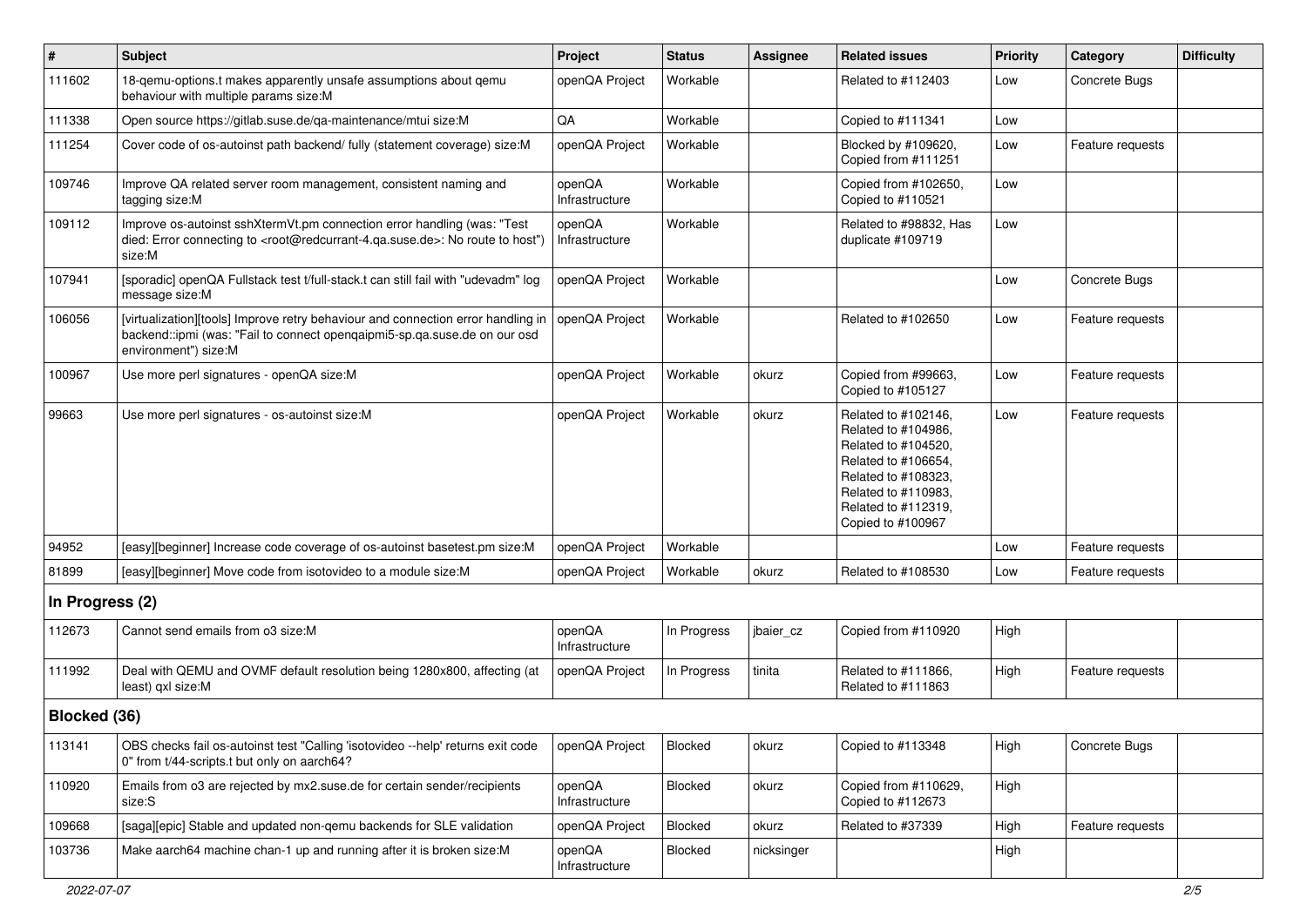| $\vert$ # | <b>Subject</b>                                                                                                                                                                                                             | Project                  | <b>Status</b>  | Assignee   | <b>Related issues</b>                                                                                                                                    | <b>Priority</b> | Category         | <b>Difficulty</b> |
|-----------|----------------------------------------------------------------------------------------------------------------------------------------------------------------------------------------------------------------------------|--------------------------|----------------|------------|----------------------------------------------------------------------------------------------------------------------------------------------------------|-----------------|------------------|-------------------|
| 101048    | [epic] Investigate and fix higher instability of opengaworker-arm-4/5 vs.<br>$arm-1/2/3$                                                                                                                                   | openQA Project           | Blocked        | mkittler   | Related to #101030                                                                                                                                       | High            | Concrete Bugs    |                   |
| 100688    | [epic][virtualization][3rd party hypervisor] Add svirt backend compatibility for<br>vmware 7.0                                                                                                                             | openQA Project           | Blocked        | okurz      |                                                                                                                                                          | High            | Feature requests |                   |
| 97862     | More openQA worker hardware for OSD size:M                                                                                                                                                                                 | openQA<br>Infrastructure | <b>Blocked</b> | okurz      | Copied from #97043,<br>Copied to #104970                                                                                                                 | High            |                  |                   |
| 80142     | [saga][epic] Scale out: Redundant/load-balancing deployments of openQA,<br>easy containers, containers on kubernetes                                                                                                       | openQA Project           | Blocked        | okurz      | Related to #80466,<br>Related to #92893,<br>Related to #110497                                                                                           | High            | Feature requests |                   |
| 112367    | [tools] python-paramiko on Leap/SLE throws exception with ed25519 key<br>size:M                                                                                                                                            | QA                       | Blocked        | jbaier_cz  |                                                                                                                                                          | Normal          |                  |                   |
| 111986    | Ensure uno.openganet.opensuse.org is properly used                                                                                                                                                                         | openQA<br>Infrastructure | <b>Blocked</b> | okurz      | Copied from #111473                                                                                                                                      | Normal          |                  |                   |
| 111872    | Upgrade osd webUI host to openSUSE Leap 15.4                                                                                                                                                                               | openQA<br>Infrastructure | Blocked        | okurz      | Copied from #99198                                                                                                                                       | Normal          |                  |                   |
| 111866    | Upgrade osd workers and openga-monitor to openSUSE Leap 15.4                                                                                                                                                               | openQA<br>Infrastructure | Blocked        | okurz      | Related to #111992.<br>Copied from #99192                                                                                                                | Normal          |                  |                   |
| 111863    | Upgrade o3 workers to openSUSE Leap 15.4                                                                                                                                                                                   | openQA<br>Infrastructure | Blocked        | okurz      | Related to #111992,<br>Copied from #99189                                                                                                                | Normal          |                  |                   |
| 111860    | [epic] Upgrade all our infrastructure, e.g. o3+osd workers+webui and<br>production workloads, to openSUSE Leap 15.4                                                                                                        | openQA Project           | <b>Blocked</b> | okurz      | Copied from #99183                                                                                                                                       | Normal          | Organisational   |                   |
| 111347    | [saga][epic] Properly maintained Maintenance QA tooling                                                                                                                                                                    | QA                       | <b>Blocked</b> | okurz      | Copied from #99303                                                                                                                                       | Normal          |                  |                   |
| 110884    | [epic] Properly maintained open source mtui+oscqam                                                                                                                                                                         | QA                       | <b>Blocked</b> | okurz      |                                                                                                                                                          | Normal          |                  |                   |
| 109920    | Identify reproducible product issues using openga-investigate size: M                                                                                                                                                      | QA                       | <b>Blocked</b> | okurz      | Copied to #110176                                                                                                                                        | Normal          |                  |                   |
| 109846    | [epic] Ensure all our database tables accomodate enough data, e.g. bigint for<br>ids                                                                                                                                       | openQA Project           | <b>Blocked</b> | okurz      | Copied from #109836                                                                                                                                      | Normal          | Feature requests |                   |
| 109656    | [epic] Stable non-gemu backends                                                                                                                                                                                            | openQA Project           | <b>Blocked</b> | okurz      | Related to #99345                                                                                                                                        | Normal          | Feature requests |                   |
| 108974    | Loan Fujitsu server for OpenQA FIPS testing needs                                                                                                                                                                          | openQA<br>Infrastructure | Blocked        | nicksinger |                                                                                                                                                          | Normal          |                  |                   |
| 108530    | os-autoinst plugins: x11 start program from os-autoinst-distri-openQA<br>dynamically loaded from another git repo size:M                                                                                                   | openQA Project           | <b>Blocked</b> | cdywan     | Related to #81899                                                                                                                                        | Normal          | Feature requests |                   |
| 108527    | [epic] os-autoinst plugins (or wheels or leaves or scrolls) for scalable code<br>reuse of helper functions and segmented test distributions                                                                                | openQA Project           | <b>Blocked</b> | okurz      | Copied from #106922                                                                                                                                      | Normal          | Feature requests |                   |
| 106922    | [epic][sporadic] openga_from_git fails in dashboard due to<br>ensure unlocked desktop not expecting password entry screen in case of<br>locked desktop auto review:"match=desktop-runner, screenlock timed<br>out.*":retry | openQA Project           | Blocked        | okurz      | Related to #103122,<br>Related to #92092.<br>Related to #44441,<br>Related to #46589,<br>Related to #64078,<br>Copied from #106919,<br>Copied to #108527 | Normal          | Feature requests |                   |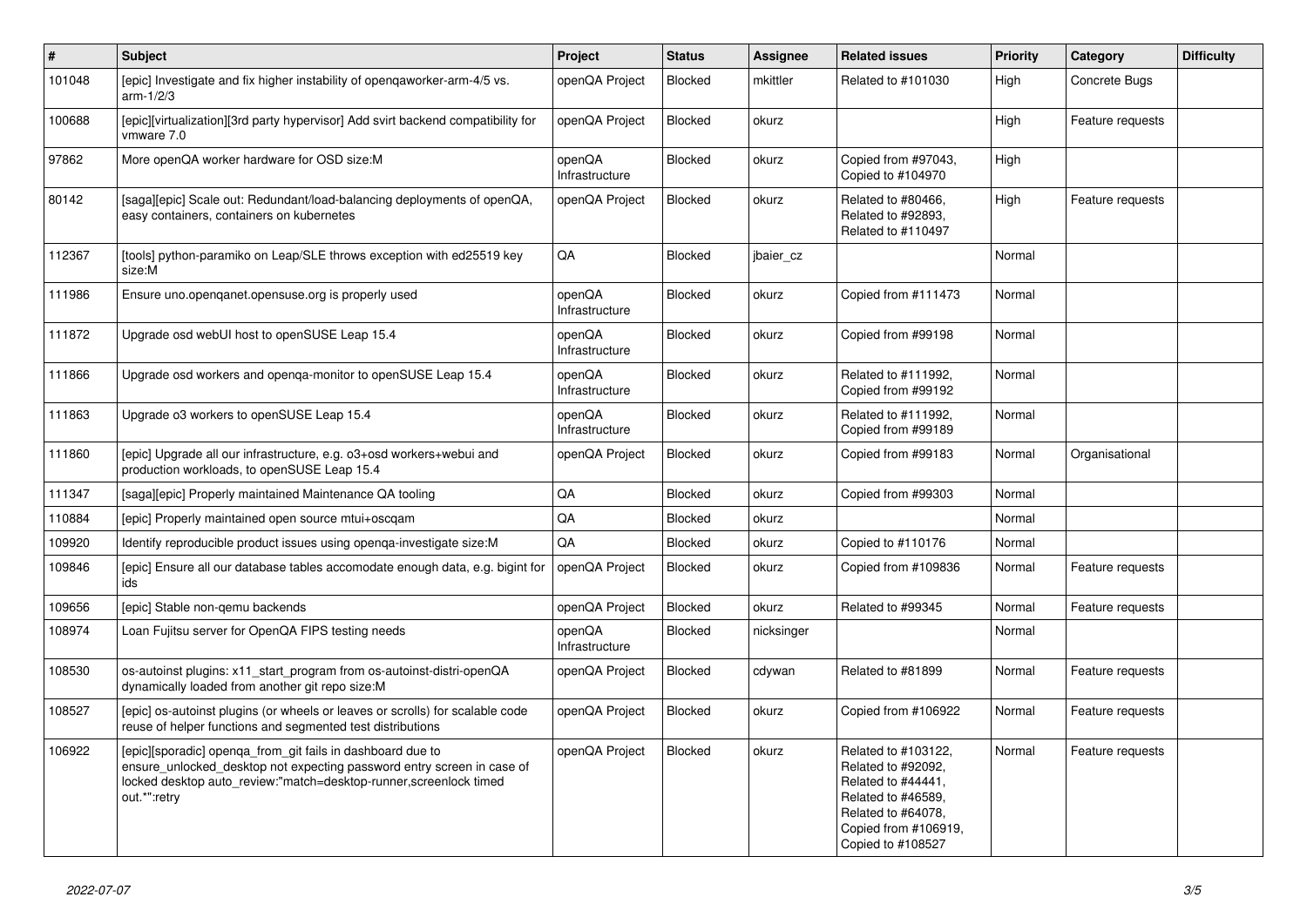| $\vert$ #     | <b>Subject</b>                                                                                                                                                    | <b>Project</b> | <b>Status</b>  | <b>Assignee</b> | <b>Related issues</b>                                                               | Priority | Category                  | <b>Difficulty</b> |
|---------------|-------------------------------------------------------------------------------------------------------------------------------------------------------------------|----------------|----------------|-----------------|-------------------------------------------------------------------------------------|----------|---------------------------|-------------------|
| 103971        | [epic] Easy *re*-triggering and cloning of multi-machine tests                                                                                                    | openQA Project | <b>Blocked</b> | mkittler        | Related to #66071                                                                   | Normal   | Feature requests          |                   |
| 103962        | [saga][epic] Easy multi-machine handling: MM-tests as first-class citizens                                                                                        | openQA Project | Blocked        | mkittler        | Copied to #112862                                                                   | Normal   | Feature requests          |                   |
| 98472         | [epic] Scale out: Disaster recovery deployments of existing openQA<br><i>infrastructures</i>                                                                      | openQA Project | Blocked        | okurz           |                                                                                     | Normal   | Feature requests          |                   |
| 97190         | Limit size of initial requests everywhere, e.g. /, /tests, etc., over webUI and<br><b>API</b>                                                                     | openQA Project | <b>Blocked</b> | okurz           | Related to #41054,<br>Related to #110680,<br>Related to #110677                     | Normal   | Feature requests          |                   |
| 96539         | Conclude migration of gam.suse.de                                                                                                                                 | QA             | <b>Blocked</b> | okurz           |                                                                                     | Normal   |                           |                   |
| 94105         | [epic] Use feedback from openga-investigate to automatically inform on<br>github pull requests, open tickets, weed out automatically failed tests                 | QA             | Blocked        | okurz           | Related to #91773,<br>Related to #107014                                            | Normal   |                           |                   |
| 92854         | [epic] limit overload of openQA webUI by heavy requests                                                                                                           | openQA Project | Blocked        | okurz           | Copied from #92770                                                                  | Normal   | Feature requests          |                   |
| 91914         | [epic] Make reviewing openQA results per squad easier                                                                                                             | openQA Project | Blocked        | okurz           | Related to #52655,<br>Related to #93710,<br>Copied from #91467,<br>Copied to #99306 | Normal   | Feature requests          |                   |
| 91646         | [saga][epic] SUSE Maintenance QA workflows with fully automated testing,<br>approval and release                                                                  | QA             | Blocked        | okurz           | Copied to #99303                                                                    | Normal   |                           |                   |
| 109740        | [epic] Stable os-autoinst unit tests with good coverage                                                                                                           | openQA Project | Blocked        | okurz           | Related to #109620                                                                  | Low      | Feature requests          |                   |
| 99660         | [epic] Use more perl signatures in our perl projects                                                                                                              | openQA Project | Blocked        | okurz           |                                                                                     | Low      | Feature requests          |                   |
| 99579         | [epic][retro] Follow-up to "Published QCOW images appear to be<br>uncompressed"                                                                                   | openQA Project | <b>Blocked</b> | okurz           | Related to #96557,<br>Copied from #99246                                            | Low      | Organisational            |                   |
| 98952         | [epic] t/full-stack.t sporadically fails "clickElement: element not interactable"<br>and other errors                                                             | openQA Project | Blocked        | mkittler        | Related to #101734                                                                  | Low      | Concrete Bugs             |                   |
| Feedback (11) |                                                                                                                                                                   |                |                |                 |                                                                                     |          |                           |                   |
| 113345        | gem-bot does not ignore Development/Leap job groups as it should size: M                                                                                          | QA             | Feedback       | okurz           |                                                                                     | Urgent   |                           |                   |
| 113312        | passwords (again) showing up in logs, this time in video_base size:M                                                                                              | openQA Project | Feedback       | okurz           |                                                                                     | High     | Concrete Bugs             |                   |
| 113087        | [ga-tools][gem-bot] malformed data in smelt incident causes smelt sync fail                                                                                       | QA             | Feedback       | okurz           |                                                                                     | High     |                           |                   |
| 113030        | test distribution directory git revision can be parsed as "UNKNOWN" and<br>openQA investigation fails to show test git log                                        | openQA Project | Feedback       | okurz           |                                                                                     | High     | Concrete Bugs             |                   |
| 112898        | Minion workers alert triggering on and off size:M                                                                                                                 | QA             | Feedback       | okurz           | Related to #96380                                                                   | High     |                           |                   |
| 109737        | [opensuse][sporadic] test fails in chromium due to lost characters when<br>typing in the address bar size:M                                                       | openQA Tests   | Feedback       | cdywan          | Related to #107632                                                                  | High     | Bugs in existing<br>tests |                   |
| 113282        | Many incompletes due to VNC error "backend died: unexpected end of data<br>at /usr/lib/os-autoinst/consoles/VNC.pm line 183.", especially on o3/aarch64<br>size:M | openQA Project | Feedback       | mkittler        | Related to #111004                                                                  | Normal   | Concrete Bugs             |                   |
| 112265        | Just use bigint in all our database tables (for auto-incremented ID-columns)<br>size:M                                                                            | openQA Project | Feedback       | mkittler        | Related to #112718                                                                  | Normal   | Feature requests          |                   |